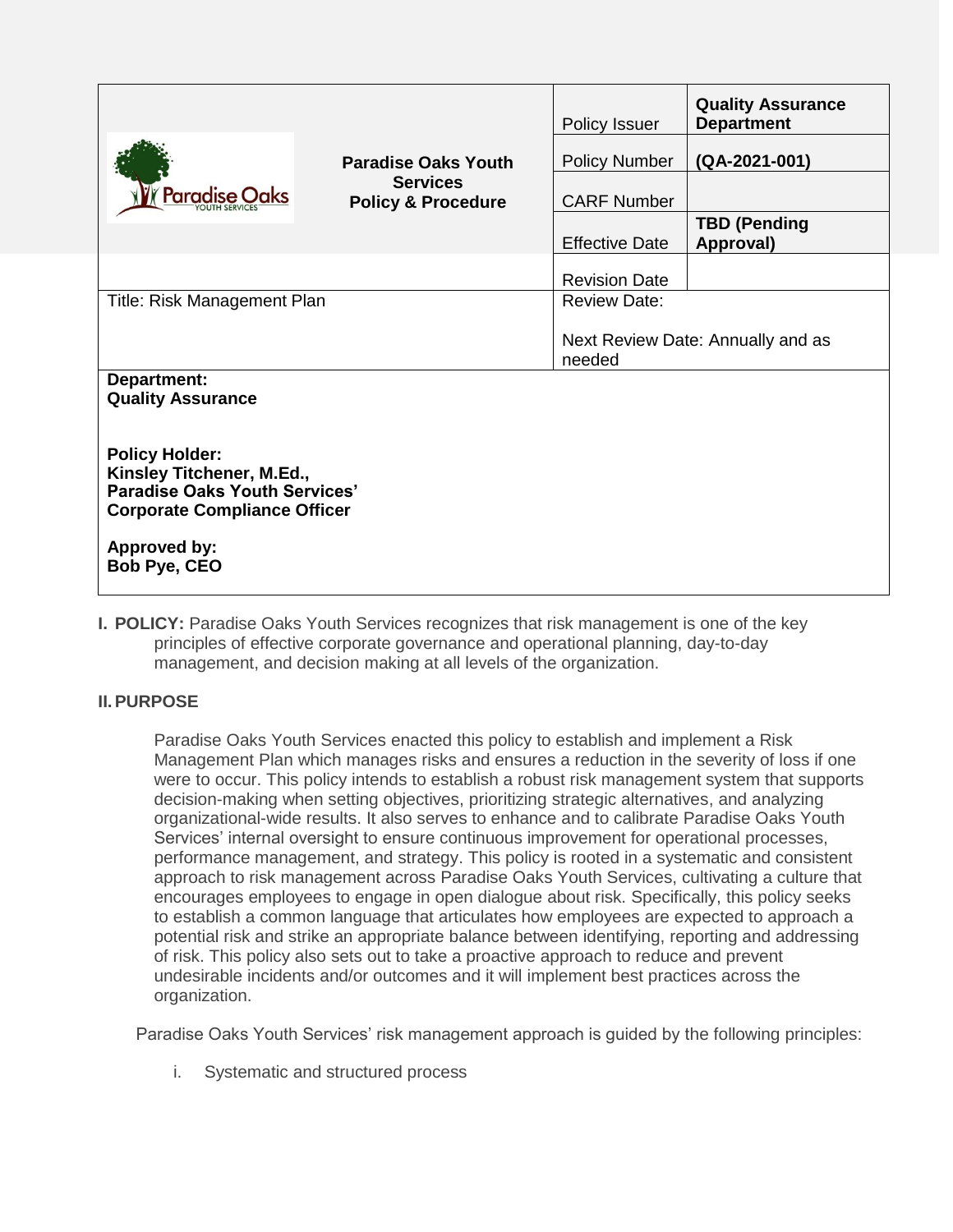- II. Transparent and inclusive process
- III. Foreseeing and managing risk

The premise of this Risk Management Policy is (a) to build a systematic and iterative ongoing organizational process, that is (b) approved by executive leadership to identify if corrective action is needed in order (c) to achieve adequate and appropriate decision making that includes budgetary control.

Subsequently, this policy will include the following:

- (1) Identification of loss exposures;
- (2) Analysis of loss exposures;
- (3) Identification of how to rectify identified exposures;
- (4) Implementation of actions to reduce risks;
- (5) Monitoring of actions to reduce risk;
- (6) Reporting results of actions taken to reduce risks;
- (7) Inclusion of risk reduction in performance improvement activities
- **III. SCOPE:** This Risk Management Policy and procedure applies to all Paradise Oaks Youth Services' employees, departments, and functions that deal with risks to the organization and its stakeholders in any form.
- **IV. OBJECTIVE: The objective of this Risk Management Plan will help Paradise Oaks assist** (a) the organization to achieve its business objectives, (b) operate effectively and efficiently, (c) protect the employees, staff, internal/external stakeholders and assets, (d) make informed decisions, (e) and comply with applicable California laws and regulations.

### **The Risk Management Plan Definitions:**

| <b>Compliance Risk Profile</b> | The current and prospective risk to earnings or<br>capital arising from violations of or<br>nonconformance with laws, rules, regulations,<br>internal policies and procedures, and ethical<br>standards |
|--------------------------------|---------------------------------------------------------------------------------------------------------------------------------------------------------------------------------------------------------|
| Impact                         | The influence and effect of a risk                                                                                                                                                                      |
| <b>Inherent Risk</b>           | Risk that is inherent to a process, taking into<br>consideration the likelihood and impact of a risk                                                                                                    |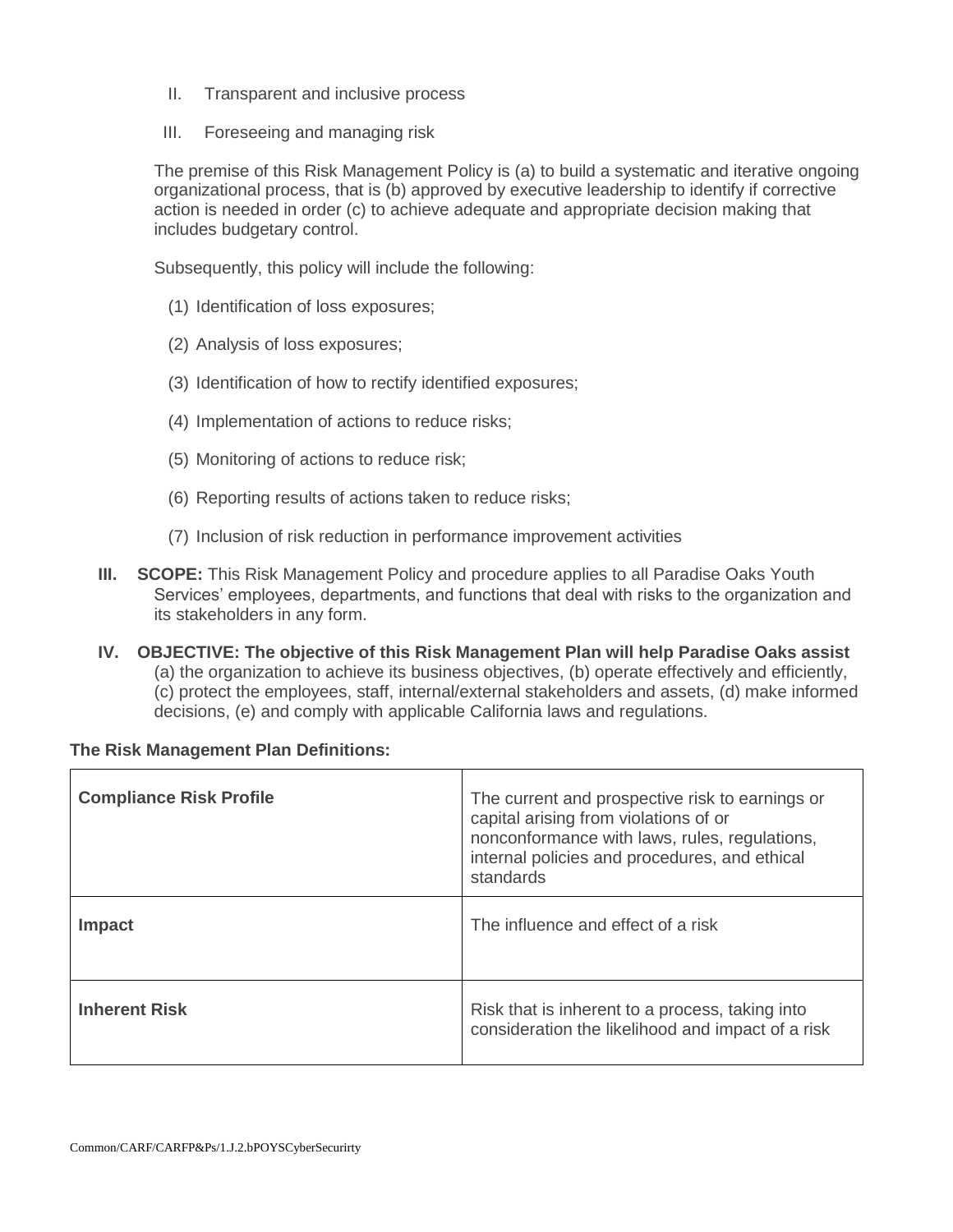| <b>Loss</b>                  | An unplanned reduction in the value of something.                                                                                                                                                                                |  |
|------------------------------|----------------------------------------------------------------------------------------------------------------------------------------------------------------------------------------------------------------------------------|--|
| <b>Mitigation</b>            | Actions which reduce a risk or its consequences                                                                                                                                                                                  |  |
| <b>Metrics</b>               | Measuring the effectiveness and/or success of risk<br>mitigation strategies                                                                                                                                                      |  |
| <b>Monitoring</b>            | The entirety of risk management is monitored, and<br>modifications are made as necessary. Monitoring<br>is accomplished through ongoing oversight by<br>management activities, separate evaluations, or<br>both                  |  |
| <b>Probability</b>           | Is the likelihood that a risk will occur                                                                                                                                                                                         |  |
| <b>Risk</b>                  | The chance of loss or gain; the possibility that an<br>event affecting the achievement of an<br>organization's mission or objectives will occur                                                                                  |  |
| <b>Risk Acceptance</b>       | The decision to accept the consequences, impact,<br>and likelihood of a risk. No action is taken to affect<br>risk likelihood or impact                                                                                          |  |
| <b>Risk Appetite</b>         | An organization's tolerance of risk; the amount of<br>risk an organization willing to accept in pursuit of<br>its mission/vision                                                                                                 |  |
| <b>Risk Assessment</b>       | The prioritization of potential business disruptions<br>based on the impact and likelihood of occurrence;<br>includes an analysis of threats based on the<br>impact to the organization, its customers, and<br>financial markets |  |
| <b>Risk Assessment Tools</b> | Instruments designed to assist employees in<br>assessing and evaluating risks when making<br>decisions                                                                                                                           |  |
| <b>Risk Control</b>          | The technique of minimizing the frequency or<br>severity of losses by any number of means such<br>as training, safety and security measures, a                                                                                   |  |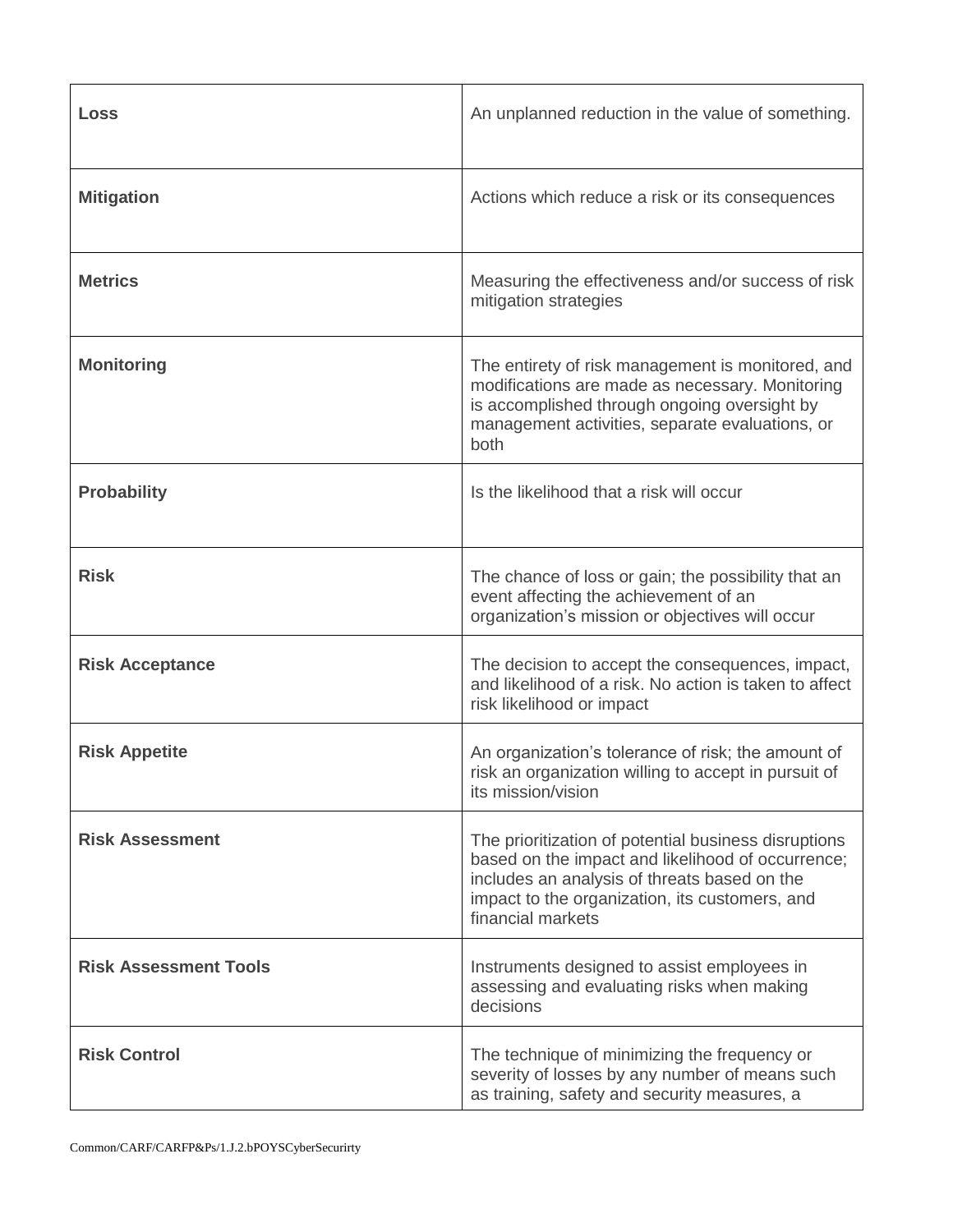|                               | regulation, policy, and procedure                                                                                                                                                                                                                     |
|-------------------------------|-------------------------------------------------------------------------------------------------------------------------------------------------------------------------------------------------------------------------------------------------------|
| <b>Risk Financing</b>         | Involves the identification of risks, determining<br>how to finance the risk, and monitoring the<br>effectiveness of the financing technique that is<br>chosen                                                                                        |
| <b>Risk Identification</b>    | A process that reveals and determines the<br>possible organizational risks that as well as<br>conditions, arising risks. Risk management<br>includes activities to realize opportunities while<br>simultaneously mitigating threats                   |
| <b>Risk Management Policy</b> | An organization's written policy and<br>procedure/statement that sets out its approach<br>and intentions to an appetite for risk and its<br>approach to risk management                                                                               |
| <b>Risk Mitigation</b>        | Actions to reduce a risk or its consequences (see<br>Risk Strategies in policy)                                                                                                                                                                       |
| <b>Risk Owner</b>             | The risk owner is the individual or department who<br>will take the lead in developing a plan of correction<br>and executing a mitigation activity plan. The<br>individual/owner is responsible for communication<br>progress to executive leadership |
| <b>Risk Reduction</b>         | Action is taken to reduce risk likelihood or impact,<br>or both. Measures to reduce the frequency or<br>severity of losses                                                                                                                            |
| <b>Risk Reporting</b>         | Notifying and publishing information on risks to<br>internal and external stakeholders                                                                                                                                                                |

# **Risk Management Governance Structure/Risk Responsibility**

Paradise Oaks Youth Services' corporate compliance officer and executive leadership team is responsible for overseeing the establishment, implementation, execution, and maintenance of risk management systems and reviewing their effectiveness. Its role in relation to risk includes but is not limited to:

(a) providing oversight on the creation, implementation, execution, and maintenance of its internal-control framework and processes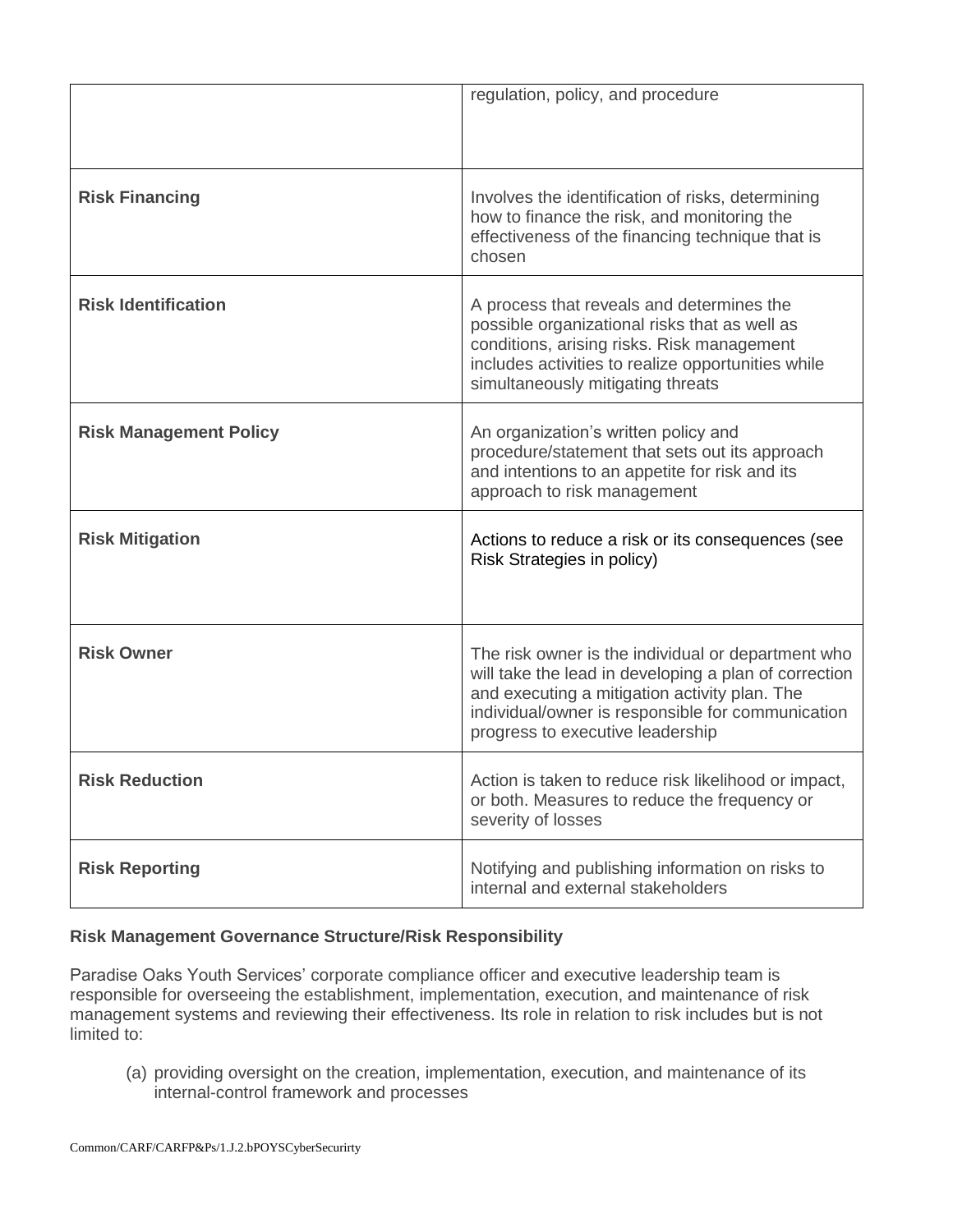- (b) establishing a quantitative analysis (e.g., risk profile) of the types of potential threats Paradise Oaks Youth Services is at risk to; provide a non-subjective understanding of the nature, likelihood, level of potential disruption, and the effectiveness of control of the risk(s)
- (c) reviewing potential risks on an on-going basis and as needed
- (d) how ownership of risks is to be corrected, in accordance with function or expertise
- (e) regular reporting of risks (if any) by the corporate compliance officer to the executive leadership team
- (f) internal compliance and control systems for the implementation and execution of the risk management plan
- (g) compliance with regulatory requirements, applicable laws and procedures, and best practices

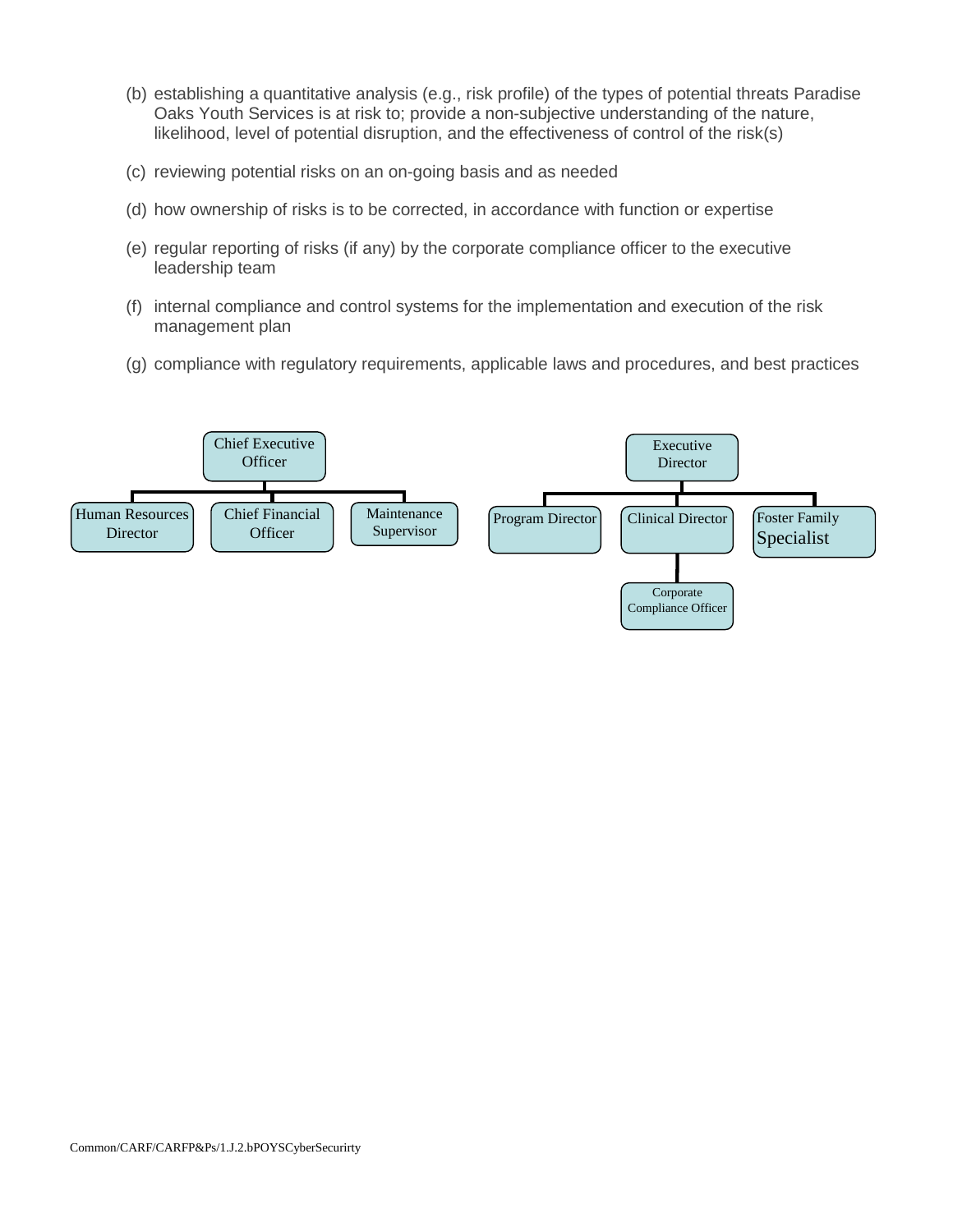| Responsibible Entity(ies) | Roles and Responsibilities                            | <b>Approval Authority</b> |
|---------------------------|-------------------------------------------------------|---------------------------|
| Corporate Compliance      | Ensure that the overall risk management               | TBD on level of risk(s)   |
| Officer; Executive        | framework is effective and relevant and applied       |                           |
| Leadership;               | organizational-wide; Work in conjunction with         |                           |
|                           | Executive Leadership team, departments, and           |                           |
|                           | other functions in the organization to escalate       |                           |
|                           | the most critical risks for action: (i) report        |                           |
|                           | <i>catastrophic</i> risks (level 5) to designated     |                           |
|                           | authorities to make a shared informed decision        |                           |
|                           | on an action plan and mitigation strategy; (ii)       |                           |
|                           | report <i>major</i> risks (level 4) to the designated |                           |
|                           | authorities to ensure quick implementation            |                           |
|                           | response to risk(s); Monitor and provide              |                           |
|                           | oversight on all action plans designed to mitigate    |                           |
|                           | risks; Analyze risk data, identifying new trends      |                           |
|                           | and patterns and presenting any information on        |                           |
|                           | potential organizational risk/mitigation              |                           |
|                           | plans/action plans/etc., to the Executive             |                           |
|                           | Leadership team and other pertinent                   |                           |
|                           | departments and functions;                            |                           |
|                           |                                                       |                           |
|                           |                                                       |                           |
|                           |                                                       |                           |
|                           |                                                       |                           |
|                           |                                                       |                           |
|                           |                                                       |                           |

# **PROCEDURE:**

*Identification* of risks is conducted by Paradise Oaks Youth Services' Corporate Compliance Officer and Executive Leadership Team and is structured in four categories (e.g., operational, compliance, financial, strategic), and are documented on the Risk Register (Figure 1).

*The Risk Assessment/Risk Register Matrix* will be utilized by Paradise Oaks Youth Services to assist the organization with calculating the different response (e.g., fast, moderate, slow) times per each risk and what preventative measures/mitigation plans will be implemented to prevent future occurrence of risk(s), and the category of risk involved (e.g., operational, compliance, financial, strategic)—refer to Figure 1 and Figure 2.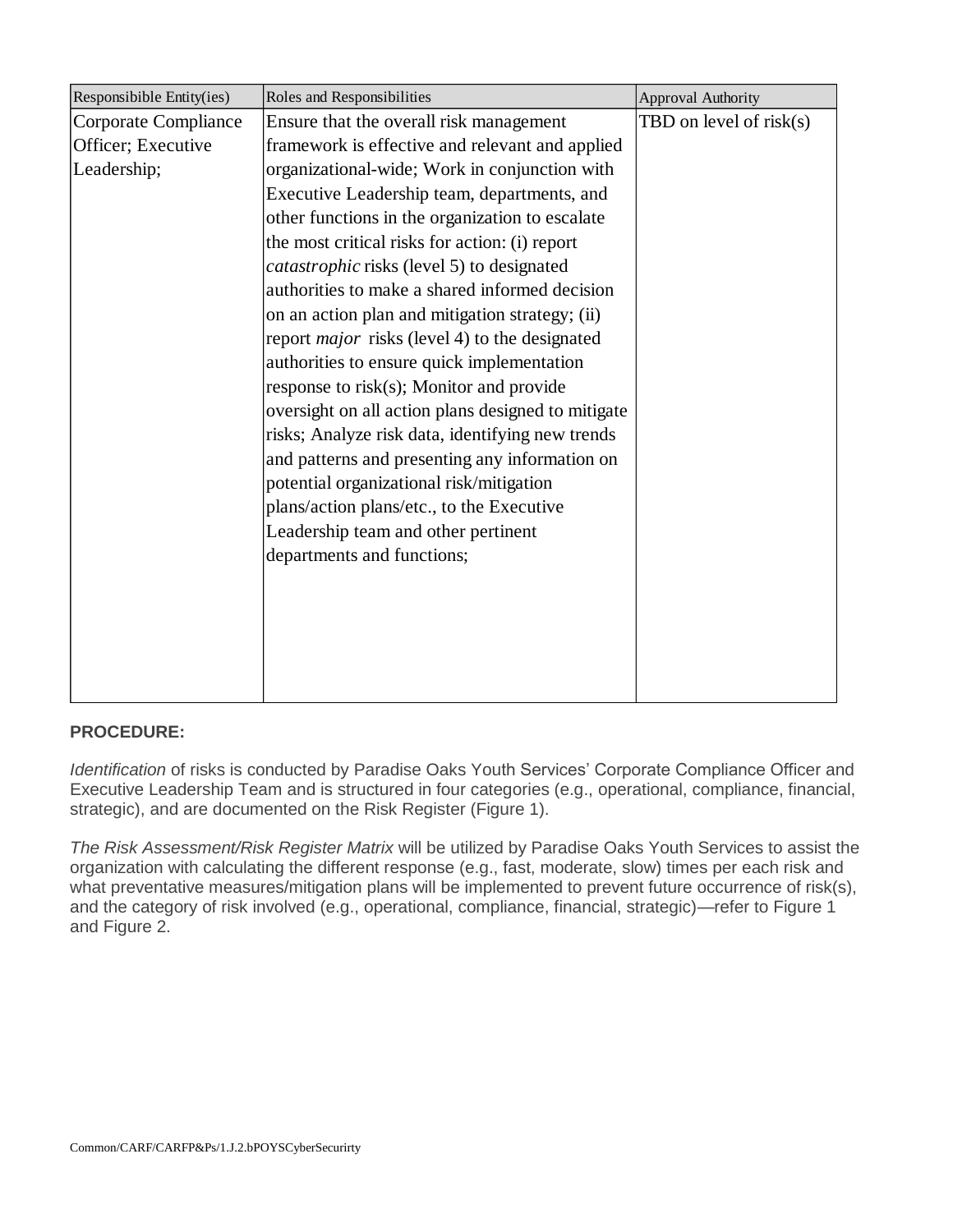|                                                     |                                            | PARADISE OAKS YOUTH SERVICES' RISK REGISTER                                                                                                                                                                                                                                             |                                                         |                   |                                                           |                                                                                                                                                                                                                                                                                                                                                                                                                                                                                                                                                                                         |                                                                                              |                                                                                                                                                          |
|-----------------------------------------------------|--------------------------------------------|-----------------------------------------------------------------------------------------------------------------------------------------------------------------------------------------------------------------------------------------------------------------------------------------|---------------------------------------------------------|-------------------|-----------------------------------------------------------|-----------------------------------------------------------------------------------------------------------------------------------------------------------------------------------------------------------------------------------------------------------------------------------------------------------------------------------------------------------------------------------------------------------------------------------------------------------------------------------------------------------------------------------------------------------------------------------------|----------------------------------------------------------------------------------------------|----------------------------------------------------------------------------------------------------------------------------------------------------------|
| <b>Risk Category</b>                                | <b>Risk Description</b>                    | <b>Impact Description</b>                                                                                                                                                                                                                                                               | Impact Level                                            | Probability Level | <b>Priority Level</b>                                     | <b>Mitigation Notes</b>                                                                                                                                                                                                                                                                                                                                                                                                                                                                                                                                                                 | Owner of Risk                                                                                | Root Cause Category                                                                                                                                      |
| Operational<br>Compliance<br>Financial<br>Strategic | Brief summary of<br>the risk               | What will happen if<br>the risk is not<br>mitigated or<br>eliminated                                                                                                                                                                                                                    | Rate = Low - High   Rate = Low - High<br>1[LOW] 5[HIGH] | 1[LOW] 5[HIGH]    | <b>IMPACT X's</b><br>$=$ Address<br>highest risk<br>first | PROBABILITYI What can be done to<br>lower or elminiate the<br>impact or probability                                                                                                                                                                                                                                                                                                                                                                                                                                                                                                     | Who is<br>responsible?                                                                       | FAST: Likely to occur<br>with little to no warning.<br>MODERATE: Likely to<br>occur within 2-4 weeks.<br>SLOW: Likely to occur<br>in four weeks or more. |
| <b>EXAMPLE RISK</b><br>SCENRARIO---><br>Compliance  | Data Breach -<br>Violation of<br>PHI/HIPPA | Can be citied with<br>Class A or Class B<br>Deficiciences if<br>POYS does not<br>respond to<br>Community Care<br><b>Licensing Corrective</b><br>Action Plan by the<br>designated date --<br>per Title 22, Code of<br>Regulations.<br>Deficiencies for<br>DHCS and<br>Sacramento County. | 5 [Loss of client's<br>confidentiality]                 | 3                 | 10                                                        | Corporate Compliance<br>Officer will retrain all<br>Paradise Oaks<br>employees on<br>НІРРА/НІТЕСН/РНІ.<br>Corporate Compliance<br>Officer in conjunction<br>with Executive<br>Leadership Team will<br>revise (if needed) all<br><b>Privacy Policies</b><br>pertaining to risk<br>endured (e.g.,<br>HIPPA/HITECH/PHI/Cli<br>lents'<br>Rights/Cybersecurity,<br>etc.). This will be to<br>ensure a less<br>likelihood of this risk<br>occuring in the future<br>and preventative<br>measures are taken by<br>all employees,<br>functions, and<br>departments. POYS'<br>IT Department will | Corporate<br>Compliance<br>Officer,<br>Executive<br>Leadership<br>Team, and IT<br>Department | <b>FAST</b>                                                                                                                                              |

#### Figure 1

| PARADISE OAKS YOUTH SERVICES' RISK PRIORITY MATRIX (Equation = [IMPACT X's PROBABILITY]) |                         |                   |               |                 |              |                      |
|------------------------------------------------------------------------------------------|-------------------------|-------------------|---------------|-----------------|--------------|----------------------|
|                                                                                          | <b>ALMOST CERTAIN 5</b> |                   |               | 5               |              | 25.                  |
|                                                                                          | LIKELY 4                |                   |               |                 |              |                      |
| <b>PROBABILITY POSSIBLE 3</b>                                                            |                         |                   |               |                 |              |                      |
|                                                                                          | UNLIKELY 2              |                   |               |                 |              |                      |
|                                                                                          | RARE 1                  |                   |               |                 |              |                      |
|                                                                                          |                         |                   |               |                 |              |                      |
|                                                                                          |                         | <b>NEGLIGIBLE</b> | <b>MINOR</b>  | <b>MODERATE</b> | <b>MAJOR</b> | <b>CATROSTROPHIC</b> |
|                                                                                          |                         |                   | <b>IMPACT</b> |                 |              |                      |
|                                                                                          |                         |                   |               |                 |              |                      |

ensure all cyber

Figure 2

### **Probabilities can be Estimated, Events can be Imagined**

The relative threat of each possible risk event is measured according to the following equation:

### Risk= Probability x Impact/Severity

Where impact/severity is *magnitude* (human, property, and business impact) minus (-) *mitigation*  (preparedness, prevention, internal response, external response). Each category within magnitude and mitigation and overall likelihood of occurrence are judged on a scale. The final ordering can then continue in tabular (data) form (see Figures 1 & 2) to assist Paradise Oaks Youth Services with visualizing the greatest threats.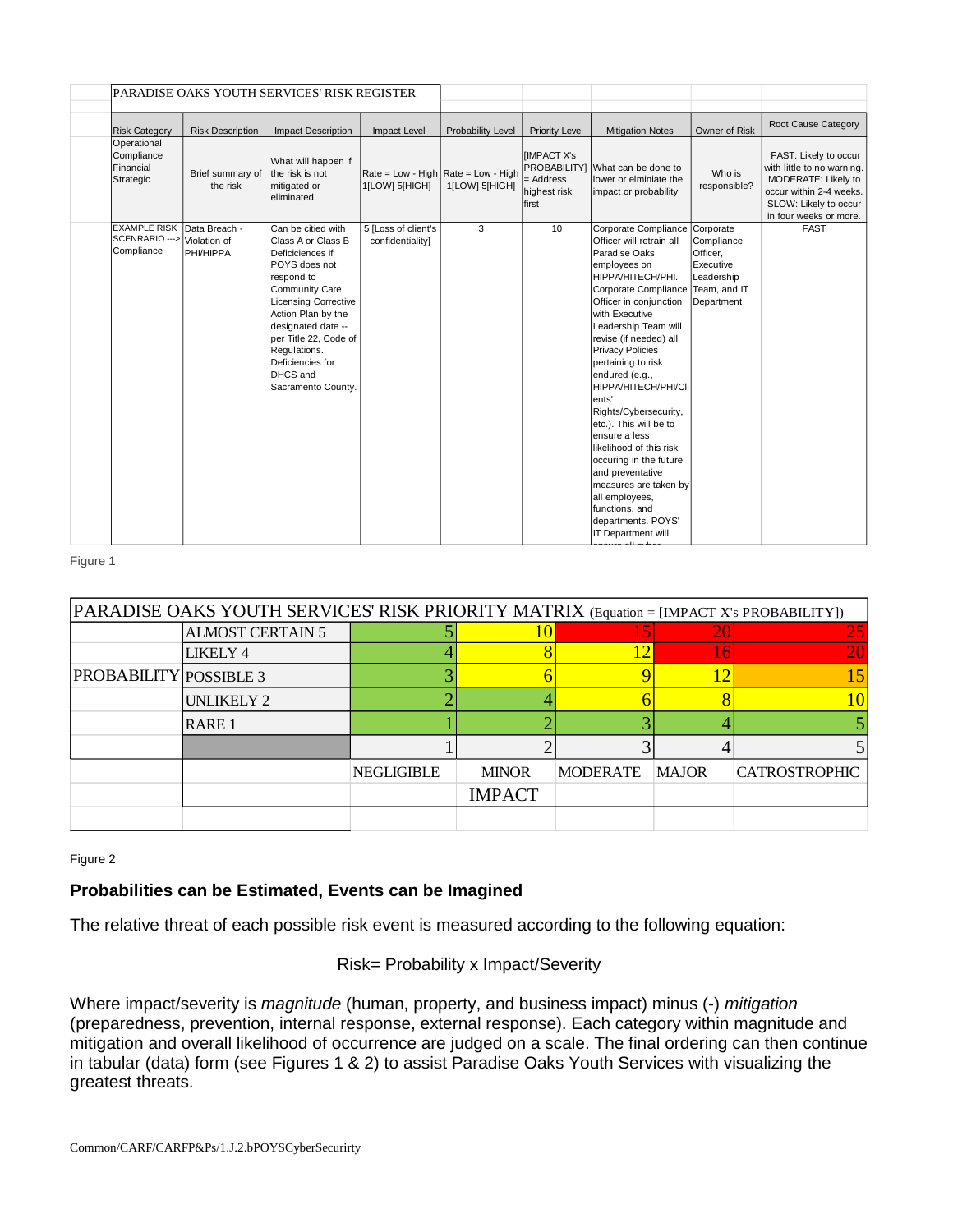A common response to these types of predictable threats/risks can be resolved by obtaining insurance. Purchasing insurance for risk management purposes and intent is of benefit to Paradise Oaks Youth Services for the following reasons:

- Protection from financial loss
- Improve Liability

 Defends persons (e.g., volunteers, persons served, board members, etc.) against reasonable claims due to adverse events for which Paradise Oaks Youth Services is liable.

As part of this Risk Management Policy, Paradise Oaks Youth Services' insurance policy is reviewed for adequacy and at least annually.

# **Paradise Oaks Youth Services' Insurer:**

### **Non-Profits United; Nonprofits Insurance Alliance of California**

**Policy includes:**

| <b>Commercial General Liability</b>          |
|----------------------------------------------|
| <b>Automobilie Liability</b>                 |
| <b>Social Service Professional Liability</b> |
| <b>Improper Sexual Conduct</b>               |
| <b>CyberRisk</b>                             |
|                                              |

# **Choosing to Take on Strategic Risks**

Paradise Oaks Youth Services executive leadership team, corporate compliance officer, departments, and other relevant functions to the threat/risk impacted, is responsible for making the most appropriate decision to ensure the health, safety, and welfare of all employees, stakeholders, volunteers, vendors, and other Our organization will utilize a basic decision-model (Young, 2006), which will allow Paradise Oaks Youth Services to make an appropriate and sound decision between two possible options—the decision to take action has two possible outcomes, a better outcome (A) and a worse outcome (B), whereas (C) is a riskless third outcome (see Figure 4; Young, 2006).

Paradise Oaks Youth Services will utilize the below equation: EV=pA+(1-p)B. Given the decision to take action, the probability of A happening is p and the probability of B occurring is 1-p, giving the equation: EV=pA+(1-p)B. This decision model will assist our organization with determining value for the possible outcomes for any threats/risks the company has endured.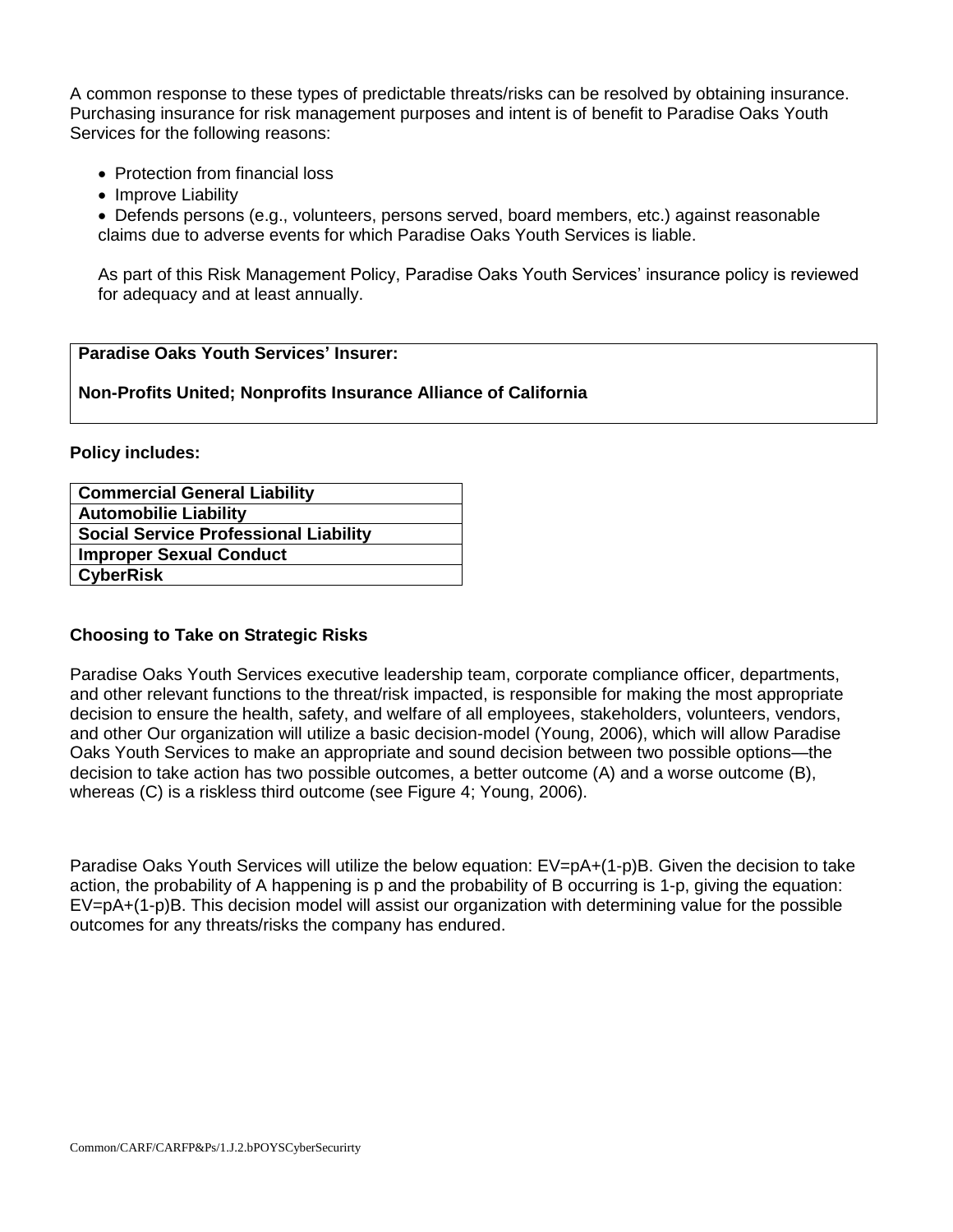

Figure 4

**Risk Appetite** 



Figure 5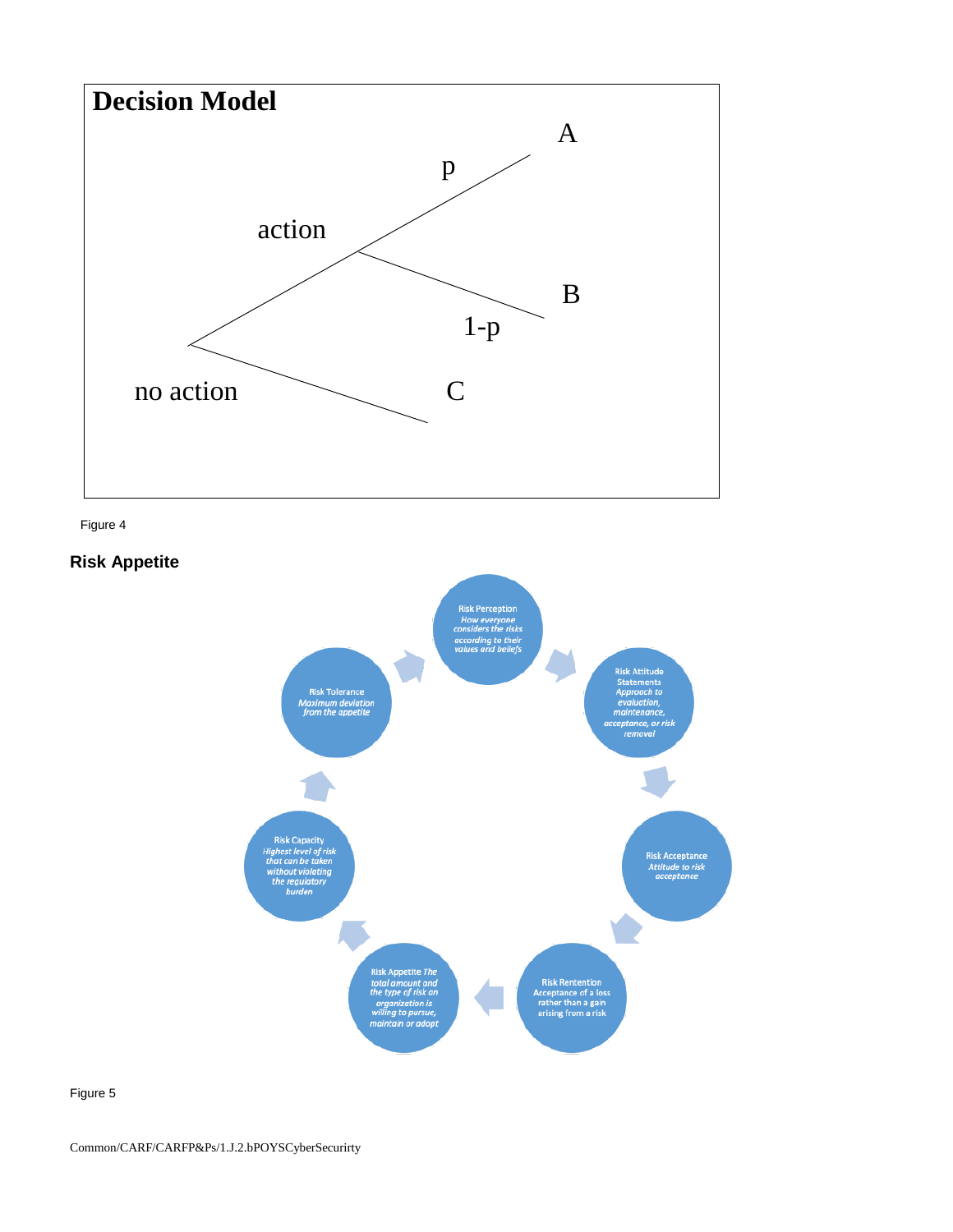**Risk Management Procedures Regarding Communications With Media Relations and Social Media**

**Increased development of social media communication can result in greater effectiveness of risk management, both internal to an organization and external. This strategy and process largely remains an organizational blind spot, underdeveloped, and safeguard; hence why Paradise Oaks Youth Services has implemented a media relations and social medica policy (see policy #126).** 

**Paradise Oaks Youth Services includes communication activities as a part of our risk management plan to ensure our organization minimizes the impact of potential threats and risks integral to communication. As Paradise Oaks Youth Services continues to build our presence across platforms to engage and serve clients, the scale and complexity of our organizations social media operations will continue to grow. With this growth, there is an inherent risk of encountering potential problems due to the increased amount of information being managed and the number of people involved. Our media relations and social media policy** 

# **Media Relations and Social Media Policy #126 attached**

### **Review of Risk Management Plan**

Paradise Oaks Youth Services' will update the Risk Management Policy and Procedures when there are significant changes in the tasks, problems arising from the task, accidents or near misses, changes in regulations, improvements our organization have made, and at least annually. Paradise Oaks Youth Services understands that that most activities evolve over time. As our organization innovates, introduces new tools and equipment, streamlines the process – it can introduce new hazards. Additionally, when changes occur, Paradise Oaks Youth Services will review the Risk Management Policy and Procedure to prevent any threats or risks to the organization.

# **Contracted Personnel/ Contracted Services**

Paradise Oaks Youth Services complies with all applicable legal and regulatory requirements relative to the management to the workforce. Our organization abides by the Internal Revenue Service – Small Business/Independent Contractor laws and regulations to ensure Paradise Oaks Youth Services conforms with CARF standards applicable to the services our organization provides. The leadership team, corporate compliance officer, human resource department, and other relevant functions and departments, will review all contracts and assess performance in relation to contracted services related to service delivery to the persons. Paradise Oaks Youth Services will review our contracted psychiatrist's services at least annually that assesses performance in relation to the scope and requirements of the contract.

# **Risk Management as an Essential Part of Good Governance and Stewardship**

This Risk Management Policy is a framework to ensure Paradise Oaks Youth Services executive leadership team, corporate compliance officer, and other relevant internal functions act in the best interest of the organization's resources, mission, employees, and stakeholders. This policy also confirms the organization has a comprehensive understanding of risk management to protect the organization from any potential risks (e.g., waste of resources, property loss, litigation, changes in funding, new or growing populations, maintenance to organization's infrastructure, etc.). Additionally, this Risk Management Policy demonstrates Paradise Oaks Youth Services is taking a proactive